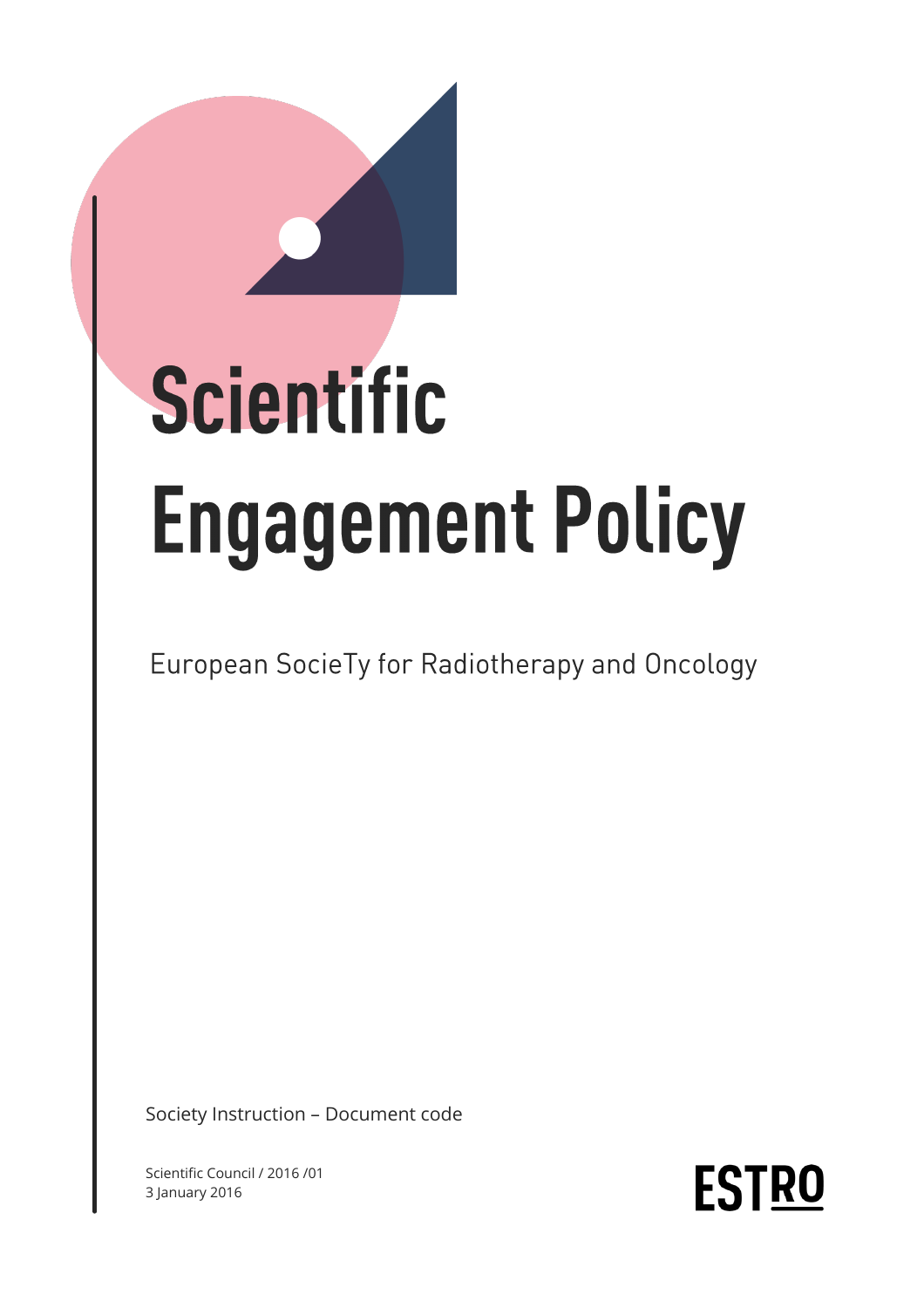# **ESTRO**



# **ESTRO strategy for scientific engagement**

# 1. Background

## **Research in the ESTRO Mission and Vision**

**Preamble:** ESTRO is a scientific society promoting research to improve radiation oncology in all its aspects. Research supported, endorsed or initiated by ESTRO is in line with ESTRO's vision.

**Vision 1.1**: Optimal individualised patient care will be achieved by integrating new clinical and preclinical evidence from biology, molecular/functional and anatomic imaging, and the use of novel systemic agents together with the delivery of high-precision radiation therapy in a safety-aware environment.

Research is a central component of such a vision and any research supported, endorsed or initiated by ESTRO should reflect and support this ESTRO vision:

- To ensure that ESTRO remains at the forefront of technical, clinical and biological developments that impact on radiation oncology and safe delivery of treatment and that it reflects such developments in its activities *(Vision 1.1)*
- To support optimal patient care and access to state of the art radiation therapy *(Vision 1.4)*
- To disseminate the findings of such research to the wider radiation oncology community and its stakeholders *(Vision 1.3)* through ESTRO-specific channels such as:
	- o *Scientific journals (including but not limited to Green Journal, ctRO* (*Clinical and Translational Radiation Oncology), piRO* (*Physics and Imaging for Radiation Oncology), tpnRO* (*Technology, Patient Management and Nursing in Radiation Oncology))*
	- o *Conference presentations at ESTRO(-endorsed) conferences*
	- o *Education via the ESTRO School*
- To recognize such research by promoting it to the wider radiation oncology community and its stakeholders *(Vision 1.3)* through ESTRO-specific channels such as:
	- o Newsletter
	- Website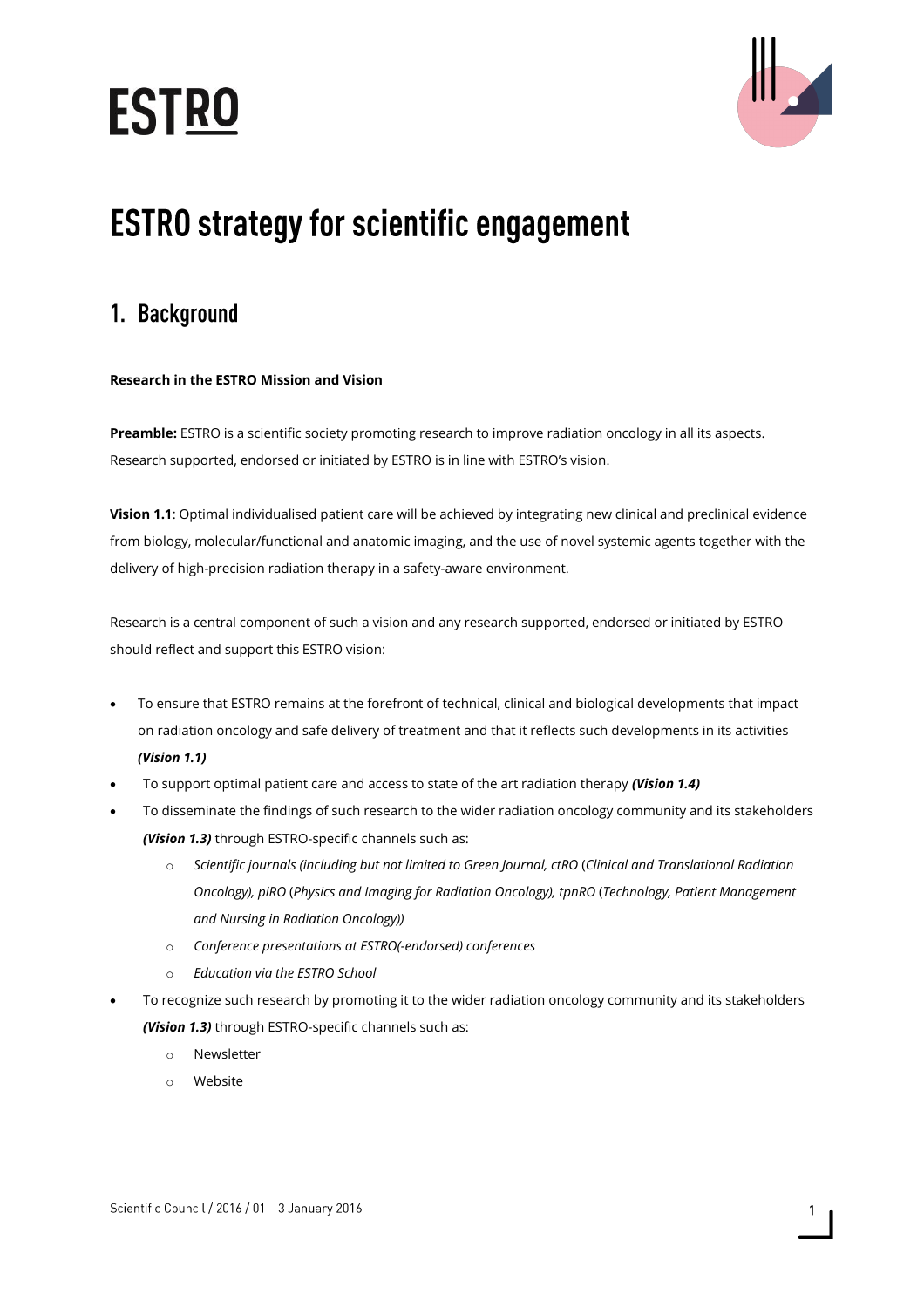



• Research should enhance ESTRO's reputation as a leader in the field of radiation oncology *(Vision 1.5)* without harming ESTRO financially, politically or professionally.

# 2. Type of research and scope of ESTRO engagement

ESTRO is committed to supporting research relevant to its members. The scope of ESTRO involvement will vary with the research topic, the type of research activity, and the level of support requested.

- ESTRO has defined the scope of engagement in four categories (see below)
- ESTRO will require regular updates as part of its engagement in any category and will retain the right to withdraw its support if considered appropriate
- ESTRO has defined selection and review criteria for each of these categories (see Criteria TABLE).

#### **2.1 Research supported by ESTRO**

- 2.1.1 Is research in which ESTRO is not actively involved but where the research proposal/project has been reviewed and found to be of interest for the ESTRO community and in line with the ESTRO vision.
- 2.1.2 ESTRO will raise awareness of these research projects using the appropriate ESTRO channels such as the ESTRO:
	- Website
	- Newsletter
- 2.1.3 If the research findings are of significant interest to the ESTRO community, ESTRO will consider facilitation of further research in the area and additional dissemination through educational channels

#### **2.2 Research facilitated by ESTRO**

- 2.2.1 Is research which is:
	- Of interest to the ESTRO community
	- In line with ESTRO's vision, including its multidisciplinary strategy.
	- Concerns a RO topic/ treatment/ technology… that requires a collaborative approach in radiation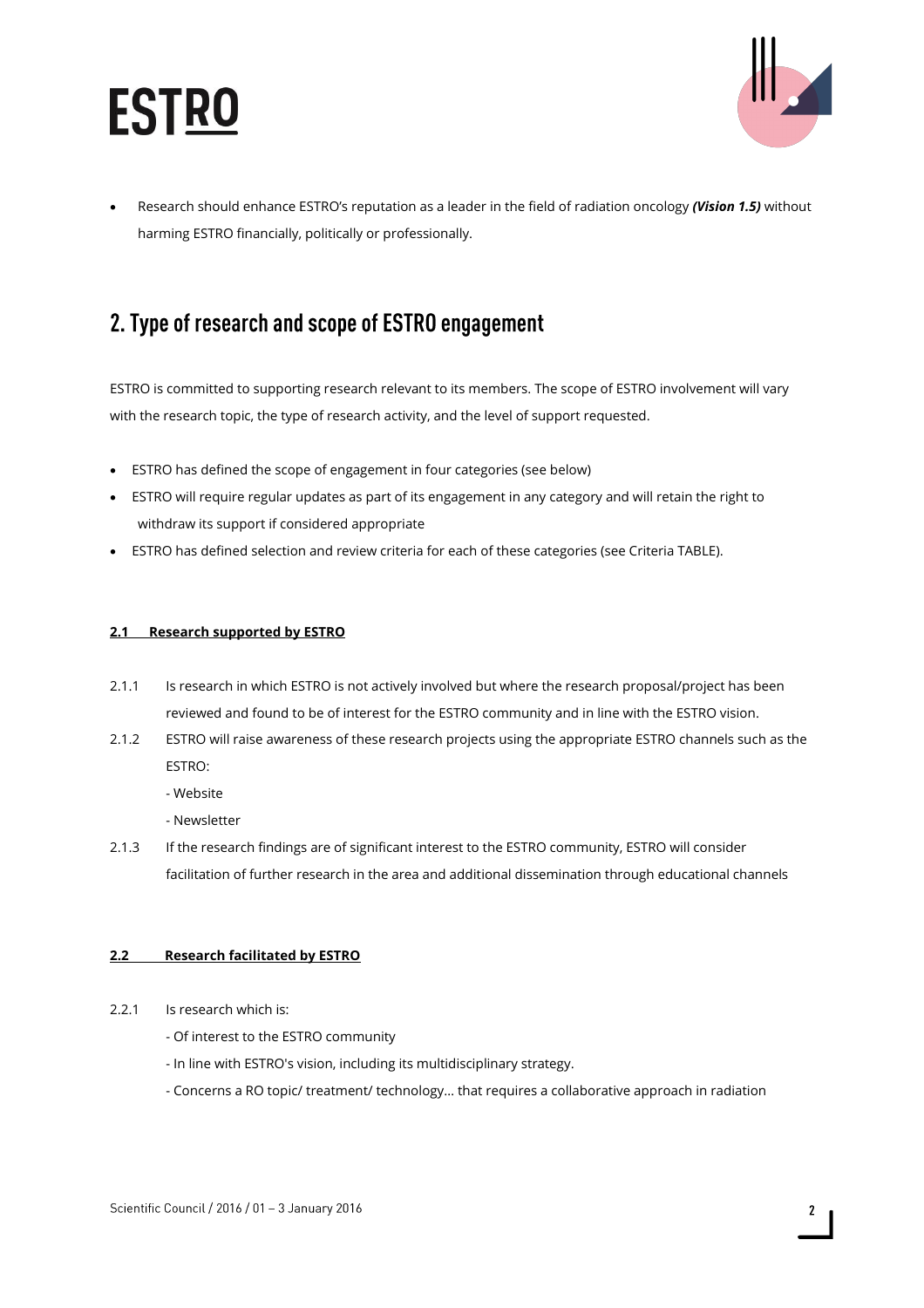



oncology.

- 2.2.2 Is research where ESTRO is not actively involved in the research but where ESTRO will facilitate networking for the project through web-conferencing and provision of a meeting room at the ESTRO office or during conferences.
- 2.2.3 Following updates on the progress of the research, ESTRO will consider further facilitation through e.g.: - Dissemination of questionnaires
	- Raising awareness through the ESTRO website and ESTRO Newsletter.
- 2.2.4 If the research findings are of significant interest to the ESTRO community, ESTRO will support the dissemination of the results through:
	- Offering the researchers a time slot to meet and discuss their results in public at ESTRO congresses,
	- The integration of results into regular live courses, workshops and educational material.

### **2.3 Research to which ESTRO contributes and participates**

- 2.3.1 Is research which:
	- Is of interest to the ESTRO community
	- Is in line with ESTRO's vision, including its multidisciplinary strategy
	- Has scientific merit that deserves active ESTRO participation, such as international collaborative projects
	- Has a potential broad/ meaningful patient outcome and/or focuses on broad population based studies or specific technologies.
- 2.3.2 Is research in which ESTRO participates by taking responsibility for specific work packages of projects (these projects may be EU projects, amongst others).
- 2.3.3 ESTRO, having reviewed the research plan, decides to actively contribute and participate in the research by:
	- Appointment of members to take part in the research
	- Enabling the research process (cfr 2.2.2 and 2.2.3).
- 2.3.4 ESTRO will draw up a communication plan for the project and within this framework ESTRO will disseminate information on the project (cfr 2.2.4).